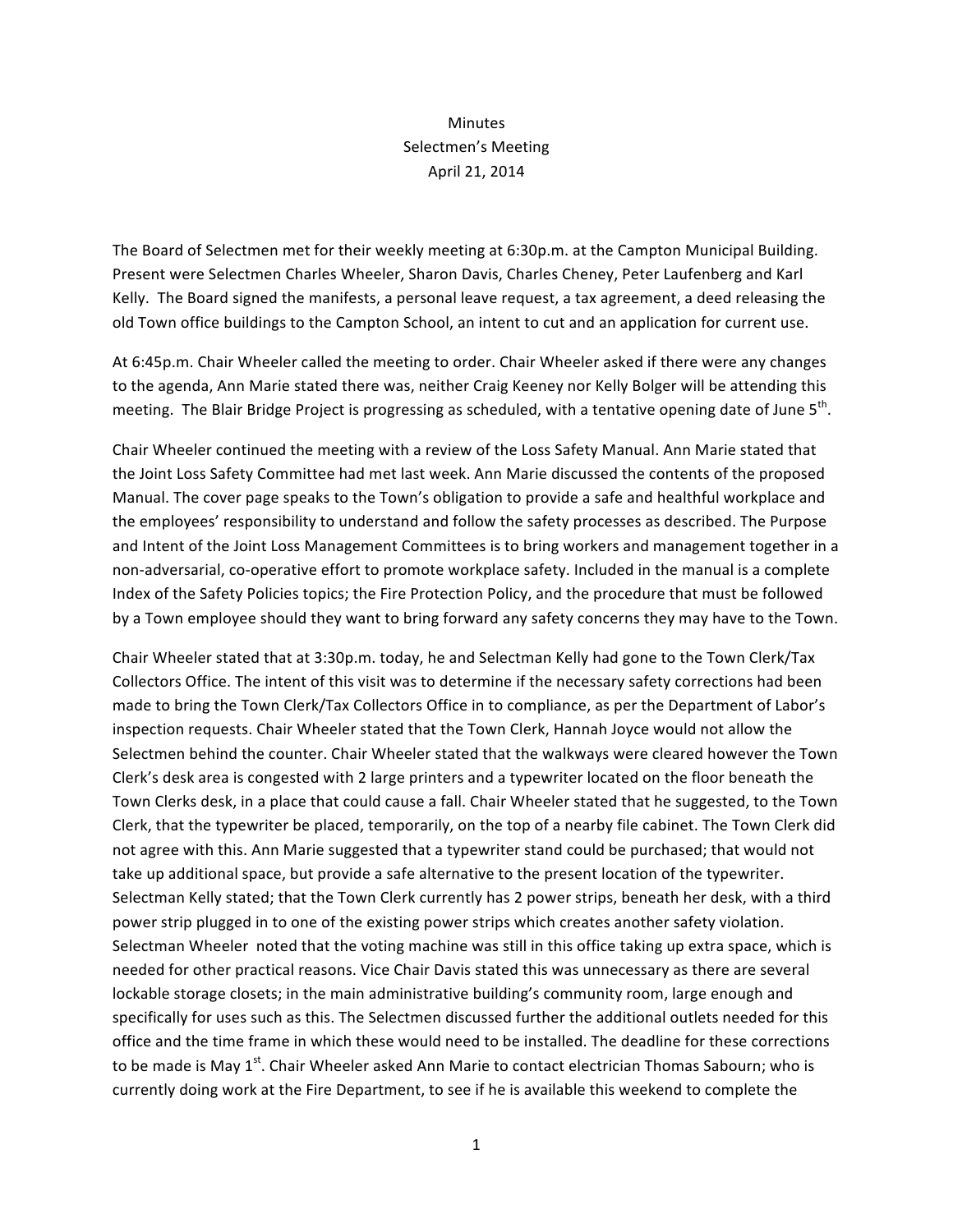necessary installation of electrical outlets in the Town Clerks Office. Ann Marie stated that if Mr. Sabourn was not available this weekend she would contact electrician Mark Swain. Selectman Kelly stated that he would not be available this Saturday, Chair Wheeler stated that he could be available to go in to the Town Clerk's Office if an electrician can be found to do the work that day. Selectman Cheney stated he will go in to the Town Clerk's Office on Saturday and requested Ann Marie to notify Hannah Joyce that they will be in that office installing the necessary outlets on Saturday. Chair Wheeler stated that once the Town Clerk's office is brought up to code the Town should consider having an office space consultant come in and advise the Town on how better to organize this office.

At 7:09p.m. Chair Wheeler continued the meeting with a review of the revised Minutes of the last meeting. In addition to the previous revisions, Selectman Kelly requested; a title correction, a dollar value correction and an additional adjective correction. So noted, these correction will be made as requested. Chair Wheeler called for a motion to approve the revised Minutes of the last meeting. Selectman Laufenberg made a motion to approve the revised Minutes of the last meeting; Vice Chair Davis seconded the motion. The revised Minutes were unanimously approved.

At 7:12p.m. Chair Davis called on Ann Marie for correspondence. Ann Marie spoke regarding the letter the Town received from Tom Mullen. Mr. Mullen addressed his letter to the Selectmen regarding the Site Evaluation Committee's renewed concerns relative to the Northern Pass proposed route. The SEC has a meeting planned for May 4<sup>th</sup> 3p.m-5p.m, at the Pease Public Library in Plymouth. Mr. Mullen stated that he feels the aesthetic impact, that the Northern Pass Project will have on Owl's Nest property's has been underestimated. Mr. Mullen stated that the best way to avoid this degradation would be to stop the projected Northern Pass, as planned, and have the lines go underground, whereby the damage to property values would be minimal. Ann Marie stated that some members of the Campton Planning Board and Conservation Committee were planning on attending this meeting. Selectman Cheney and Vice Chair Davis both stated that they felt there were multiple factors contributing to the downturn in tax revenues in Campton and Thornton and the low volume of property sales. Chair Wheeler stated that he may be able to attend this meeting.

Ann Marie then spoke regarding the memorandum the Selectmen received from Police Chief Warn. The purpose of Chief Warn's memorandum was to make the Selectmen aware of part- time Officer Brann's recently received orders that will send him to Kuwait for approximately 10 months. This news has Officer Brann concerned, regarding its impact on his recent employment in the Campton Police Department. Chief Warn is requesting that he be allowed to put Officer Brann on "inactive status". Chief Warn states that Officer Tracy and Officer Blais will be able to cover the hours Officer Brann would have worked, had he not been deployed. The Selectmen unanimously approve of this request from Chief Warn.

Ann Marie spoke next about the letter the Town has received from Andrea Porrazzo, Business Manager at Six Flags Trailer Park. Ms. Porrazzo's letter pertains to her concerns regarding the two recent evictions at the Park. Ms. Porrazzo states that neither one of the two parties' evicted are willing to sign over the deed to their properties. Ms. Porrazzo is asking the Town for advice on how to handle this situation. Ann Marie stated that the law is clear on this issue, Ms. Porrazzo must acquire a quit claim deed from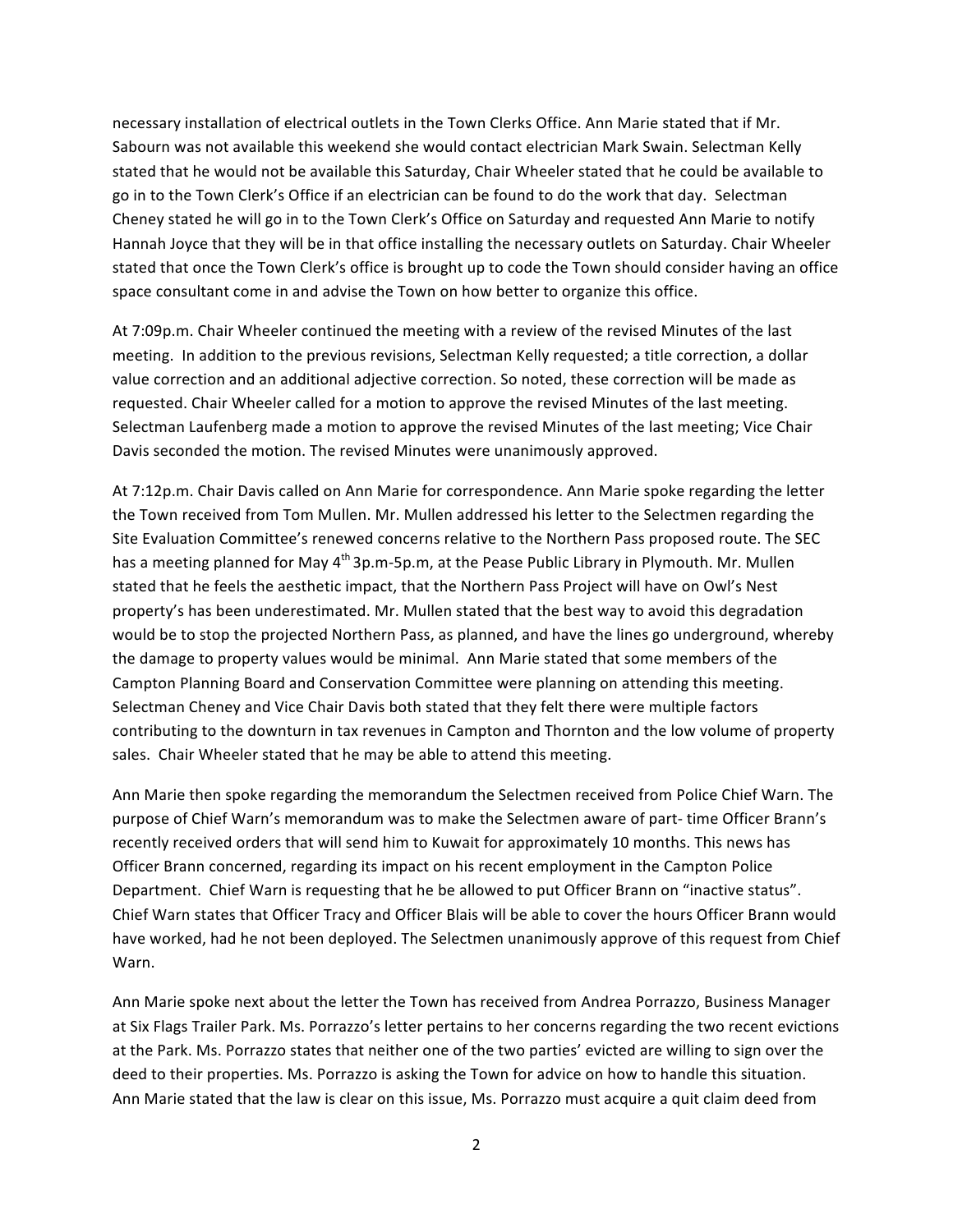each of these parties before she can try to make any other arrangements. The Town is not interested in acquiring abandoned properties for back taxes. The Selectmen discussed their thoughts on this matter. Selectman Laufenberg asked Ann Marie to speak with Ms. Porrazzo; telling her that she would need to get the deed issues legally settled, and then she can come to before the Select Board to discuss the possibility of taxes being forgiven.

Ann Marie spoke next regarding the email communication she and Town Attorney Laura Spector-Morgan have had, with regards to Cindy Klevens, of the NH Department of Environmental Services, and the DWSRF loan. The DWSRF loan; is technically a loan with 100% principal forgiveness, rather than a grant as previously understood by the Town. The Town had mistakenly thought that this DWSRF loan was actually a grant that the State had made available to municipalities in the amount of \$50,000.00; for upgrades to water systems requiring the relocation of shut off valves to public right of ways. Since this sum of \$50,000.00 is factually a loan from the State; the Town cannot apply for it. The Town has approval on warrant articles; that are in effect indefinitely until rescinded which include accepting the provisions of RSA 31:95-b, giving the Selectmen authority to apply for, accept and expend, without any further action from Town Meeting, unanticipated money from State, Federal or any other governmental unit that comes available during the year, however, RSA 31:95-b does not allow the Town to apply for loans /incur long term debts. RSA31:95-b does allow the Town to apply for grants only, not for funds described as loans, regardless, if the loan's principle is 100% forgiven. If the Town wanted to apply for these loan funds, it would require a Special Town Meeting to be held. Such a Town Meeting would require court approval and would be cost prohibitive. Chair Wheeler asked Ann Marie to issue an invitation to Ms. Klevens to come before the Select Board regarding this DWSRF loan. Selectman Cheney stated that while the funds listed as being available were \$50,000.00, the actual cost of this project, down at Beebe River, may be significantly higher, and the Town may end up owing money. Selectman Laufenberg asked if all of the shutoff valves would need to be replaced at once. Vice Chair Davis stated that she felt the Select Board should, speak with Ms. Klevens, review all of the facts, and if so decided, put it on next year's Town Meeting as a warrant article.

At 7:30p.m. Ann Marie spoke about the email received from Nancy Decoteau of the Town of Thornton. The subject of the email is in reference to setting a date for a meeting of the Fire Department Vehicle Asset Committee. The Selectmen discussed possible dates amongst themselves. After discussion, Chair Wheeler called for a motion to start the summer meeting schedule, Vice Chair Davis made a motion to start the summer meeting schedule, Selectman Cheney seconded the motion and the Selectmen decided unanimously, to start their summer meeting schedule, effective at the end of this meeting. Chair Wheeler spoke with Ann Marie and told her to advise Mrs. Decoteau that they would be willing to meet with the Fire Department Vehicle Asset Committee on any alternating Monday evening, effective April  $28^{th}$ .

Ann Marie spoke next regarding the notice from Primex, regarding the Property and Liability Program. The cost this year is up slightly due to the 1.1% increase in property values and a 9.2% increase in payroll.